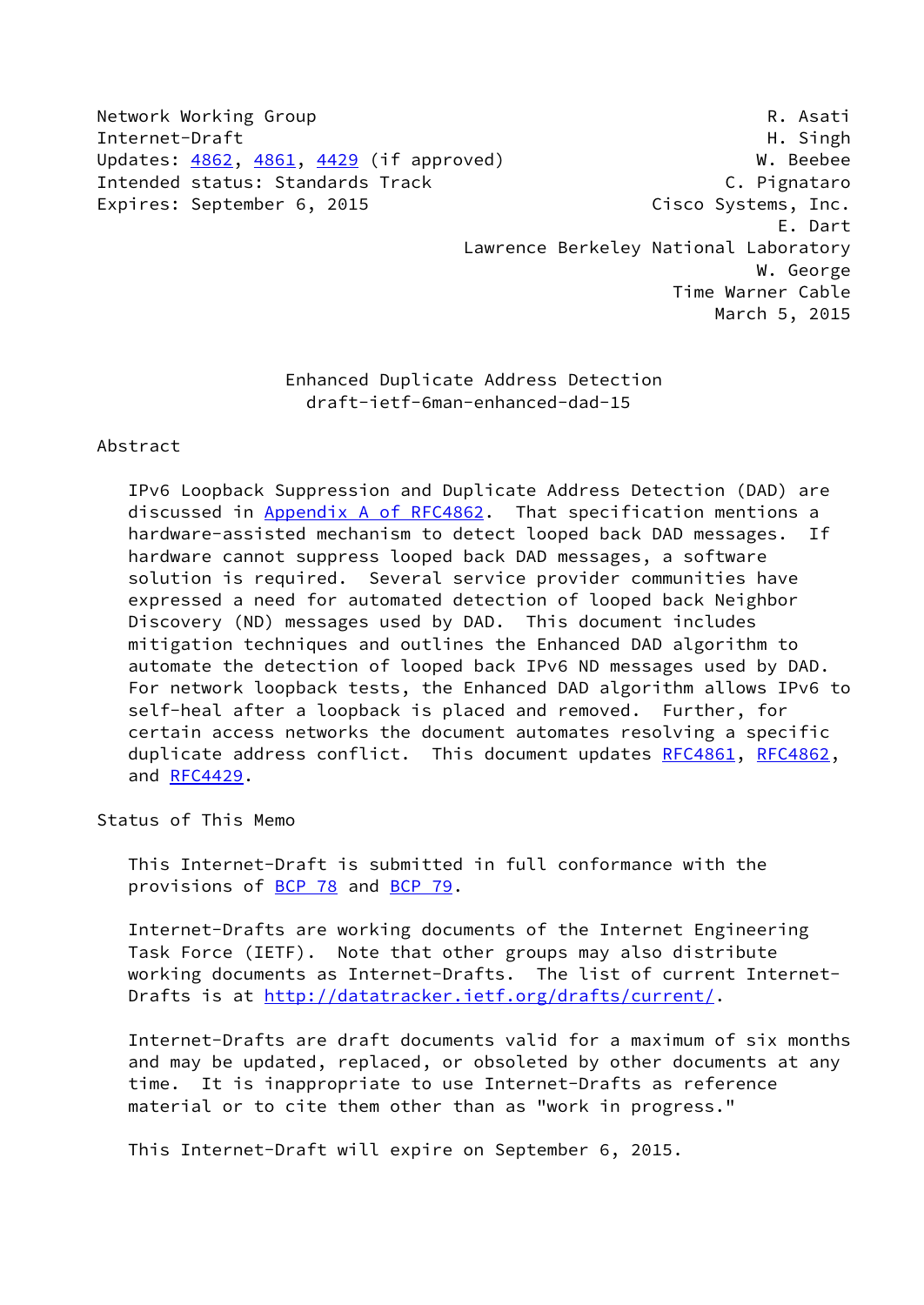<span id="page-1-1"></span>Internet-Draft Enhanced DAD March 2015

Copyright Notice

 Copyright (c) 2015 IETF Trust and the persons identified as the document authors. All rights reserved.

This document is subject to **[BCP 78](https://datatracker.ietf.org/doc/pdf/bcp78)** and the IETF Trust's Legal Provisions Relating to IETF Documents [\(http://trustee.ietf.org/license-info](http://trustee.ietf.org/license-info)) in effect on the date of publication of this document. Please review these documents carefully, as they describe your rights and restrictions with respect to this document. Code Components extracted from this document must include Simplified BSD License text as described in Section 4.e of the Trust Legal Provisions and are provided without warranty as described in the Simplified BSD License.

# Table of Contents

|                                                                    |  | $\overline{\phantom{0}}^2$ |
|--------------------------------------------------------------------|--|----------------------------|
|                                                                    |  | $\overline{3}$             |
|                                                                    |  | $\overline{3}$             |
|                                                                    |  | $\overline{4}$             |
| $\underline{3}$ . Operational Mitigation Options                   |  | $\overline{4}$             |
| Disable DAD on an Interface<br>3.1.                                |  | $\overline{4}$             |
| 3.2. Dynamic Disable/Enable of DAD Using Layer-2 Protocol          |  | $\overline{5}$             |
|                                                                    |  | $\overline{5}$             |
|                                                                    |  | 6                          |
| 4.1. Processing Rules for Senders                                  |  | 6                          |
| 4.2. Processing Rules for Receivers                                |  | $\overline{1}$             |
|                                                                    |  | $\overline{1}$             |
| $5.$ Action to Perform on Detecting a Genuine Duplicate $\ldots$ . |  | $\overline{1}$             |
| 6.                                                                 |  | 8                          |
| 7.                                                                 |  | 8                          |
| 8.                                                                 |  | 8                          |
| 9.                                                                 |  | 8                          |
|                                                                    |  | 9                          |

#### <span id="page-1-0"></span>[1](#page-1-0). Introduction

 IPv6 Loopback Suppression and Duplicate Address Detection (DAD) are discussed in Appendix [A of \[RFC4862\]](https://datatracker.ietf.org/doc/pdf/rfc4862#appendix-A). That specification mentions a hardware-assisted mechanism to detect looped back DAD messages. If hardware cannot suppress looped back DAD messages, a software solution is required. One specific DAD message is the Neighbor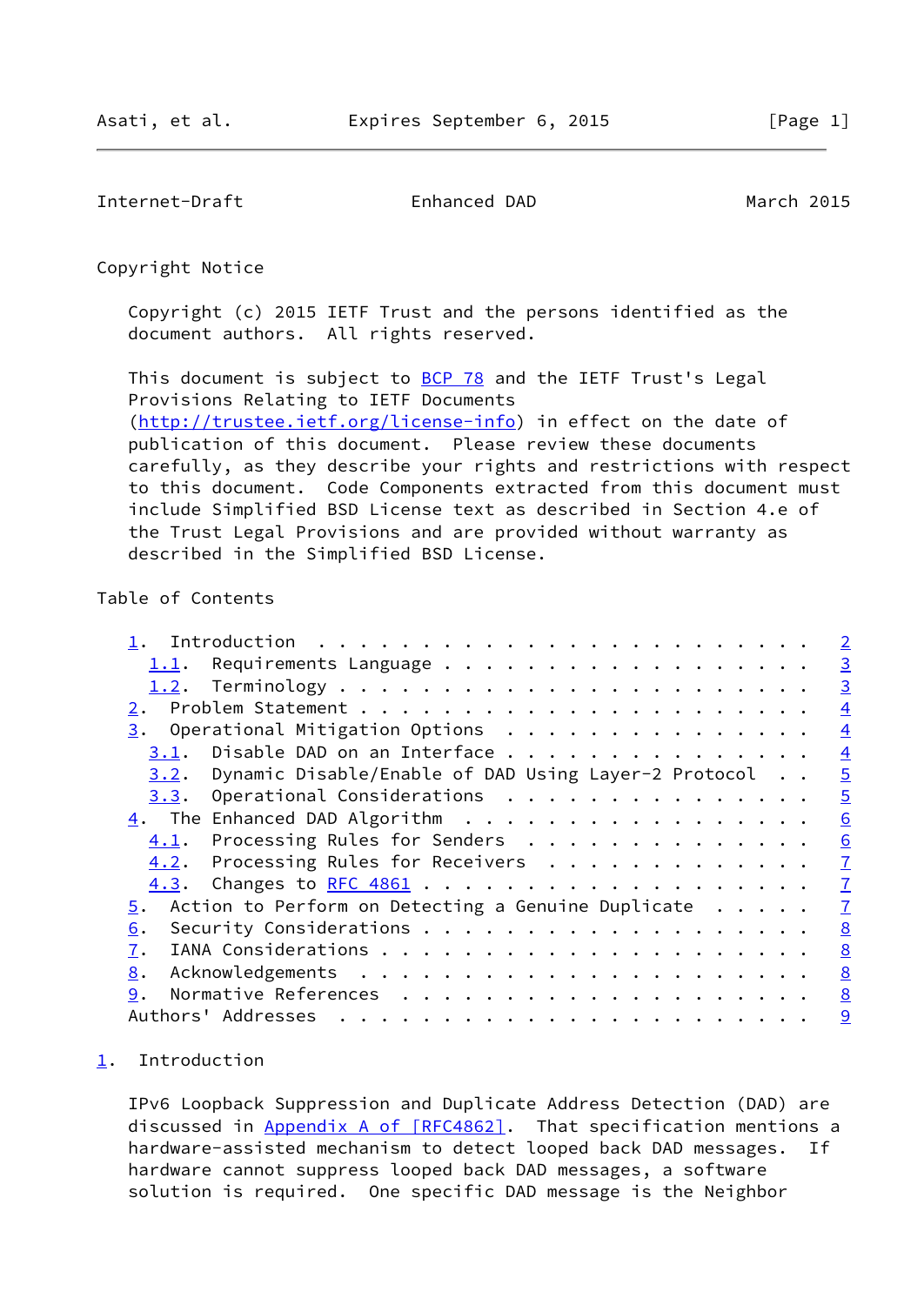Solicitation (NS), specified in  $[REC4861]$ . The NS is issued by the network interface of an IPv6 node for DAD. Another message involved in DAD is the Neighbor Advertisement (NA). The Enhanced DAD algorithm specified in this document focuses on detecting an NS looped back to the transmitting interface during the DAD operation.

| Expires September 6, 2015 | Asati, et al. |  |  |  |  |  | [Page 2] |  |
|---------------------------|---------------|--|--|--|--|--|----------|--|
|---------------------------|---------------|--|--|--|--|--|----------|--|

<span id="page-2-1"></span>Internet-Draft Enhanced DAD March 2015

 Detecting a looped back NA does not solve the looped back DAD problem. Detection of any other looped back ND messages during the DAD operation is outside the scope of this document. This document also includes a section on Mitigation that discusses means already available to mitigate the DAD loopback problem. This document updates [RFC4861](https://datatracker.ietf.org/doc/pdf/rfc4861), [RFC4862](https://datatracker.ietf.org/doc/pdf/rfc4862), and [RFC4429](https://datatracker.ietf.org/doc/pdf/rfc4429). It updates [RFC 4862](https://datatracker.ietf.org/doc/pdf/rfc4862) and [RFC](https://datatracker.ietf.org/doc/pdf/rfc4429) [4429](https://datatracker.ietf.org/doc/pdf/rfc4429) to use the enhanced-dad algorithm to detect looped back DAD probes, and [RFC4861](https://datatracker.ietf.org/doc/pdf/rfc4861) as described in [Section 4.3](#page-7-0) below.

<span id="page-2-0"></span>[1.1](#page-2-0). Requirements Language

 The key words "MUST", "MUST NOT", "REQUIRED", "SHALL", "SHALL NOT", "SHOULD", "SHOULD NOT", "RECOMMENDED", "MAY", and "OPTIONAL" in this document are to be interpreted as described in [\[RFC2119](https://datatracker.ietf.org/doc/pdf/rfc2119)].

# <span id="page-2-2"></span>[1.2](#page-2-2). Terminology

- o DAD-failed state Duplication Address Detection failure as specified in [\[RFC4862](https://datatracker.ietf.org/doc/pdf/rfc4862)]. Note even Optimistic DAD as specified in [[RFC4429\]](https://datatracker.ietf.org/doc/pdf/rfc4429) can fail due to a looped back DAD probe. This document covers looped back detection for Optimistic DAD as well.
- o Looped back message also referred to as a reflected message. The message sent by the sender is received by the sender due to the network or an Upper Layer Protocol on the sender looping the message back.
- o Loopback A function in which the router's layer-3 interface (or the circuit to which the router's interface is connected) is looped back or connected to itself. Loopback causes packets sent by the interface to be received by the interface and results in interface unavailability for regular data traffic forwarding. See more details in section [9.1 of \[RFC2328\].](https://datatracker.ietf.org/doc/pdf/rfc2328#section-9.1) The Loopback function is commonly used in an interface context to gain information on the quality of the interface, by employing mechanisms such as ICMPv6 pings and bit-error tests. In a circuit context, this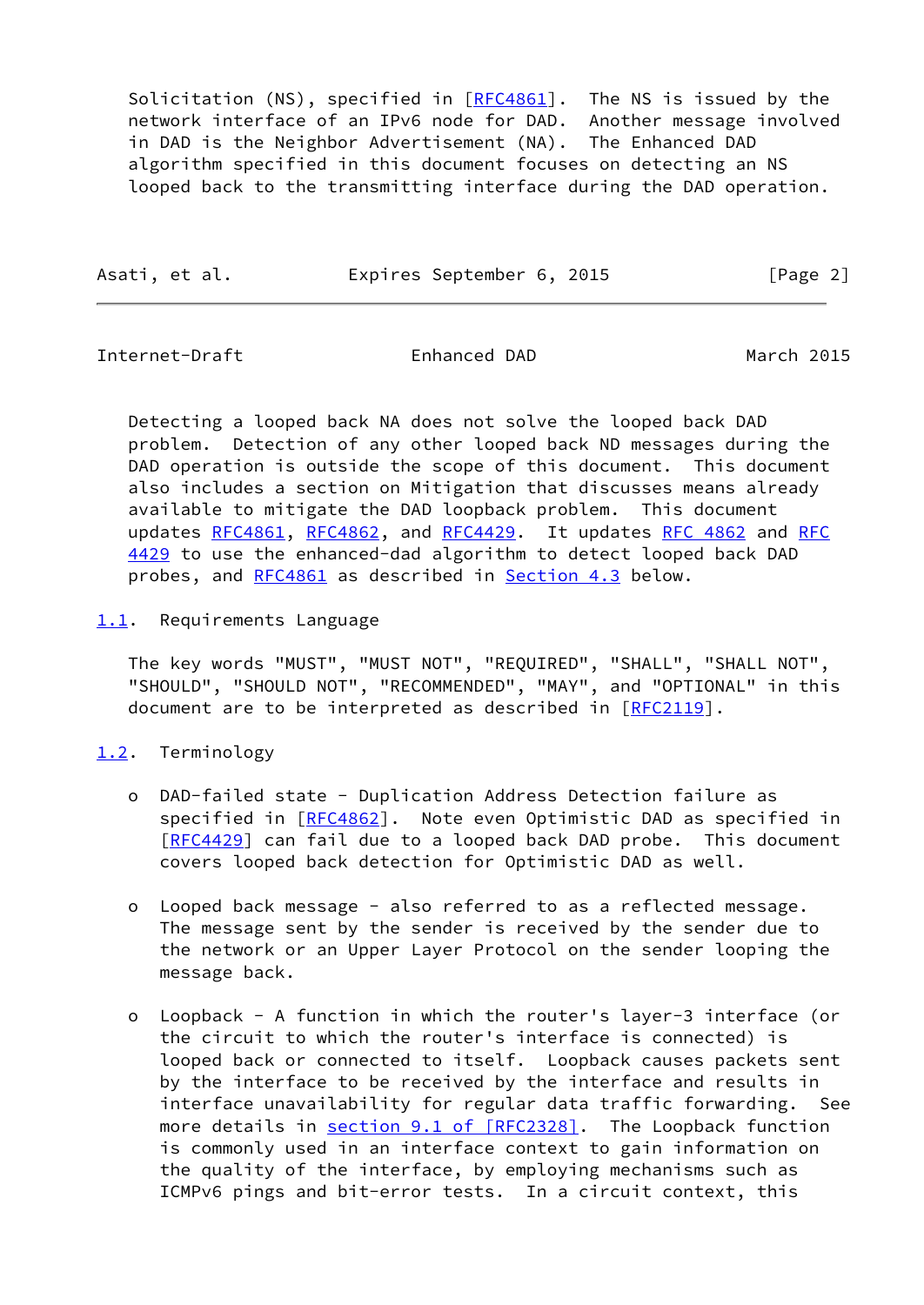function is used in wide area environments including optical Dense Wave Division Multiplexing (DWDM) and SONET/SDH for fault isolation (e.g. by placing a loopback at different geographic locations along the path of a wide area circuit to help locate a circuit fault). The Loopback function may be employed locally or remotely.

 o NS(DAD) - shorthand notation to denote an Neighbor Solicitation (NS) (as specified in  $[REC4861]$ ) with unspecified IPv6 sourceaddress issued during DAD.

Asati, et al. Expires September 6, 2015 [Page 3]

<span id="page-3-1"></span>Internet-Draft Enhanced DAD March 2015

### <span id="page-3-0"></span>[2](#page-3-0). Problem Statement

 Service providers have reported a problem with DAD that arises in a few scenarios. In the first scenario, loopback testing for troubleshooting purposes is underway on a circuit connected to an IPv6-enabled interface on a router. The interface issues a NS for the IPv6 link-local address DAD. The NS is reflected back to the router interface due to the loopback condition of the circuit, and the router interface enters a DAD-failed state. After the loopback condition is removed, IPv4 will return to operation without further manual intervention. However, IPv6 will remain in DAD-failed state until manual intervention on the router restores IPv6 to operation.

 In the second scenario, two broadband modems are served by the same service provider and terminate to the same layer-3 interface on an IPv6-enabled access concentrator. In this case, the two modems' Ethernet interfaces are also connected to a common local network (collision domain). The access concentrator serving the modems is the first-hop IPv6 router for the modems and issues a NS(DAD) message for the IPv6 link-local address of its layer-3 interface. The NS message reaches one modem first and this modem sends the message to the local network, where the second modem receives the message and then forwards it back to the access concentrator. The looped back NS message causes the network interface on the access concentrator to be in a DAD-failed state. Such a network interface typically serves thousands of broadband modems, and all would have their IPv6 connectivity affected until the DAD-failed state is cleared. Additionally, it may be difficult for the user of the access concentrator to determine the source of the looped back DAD message.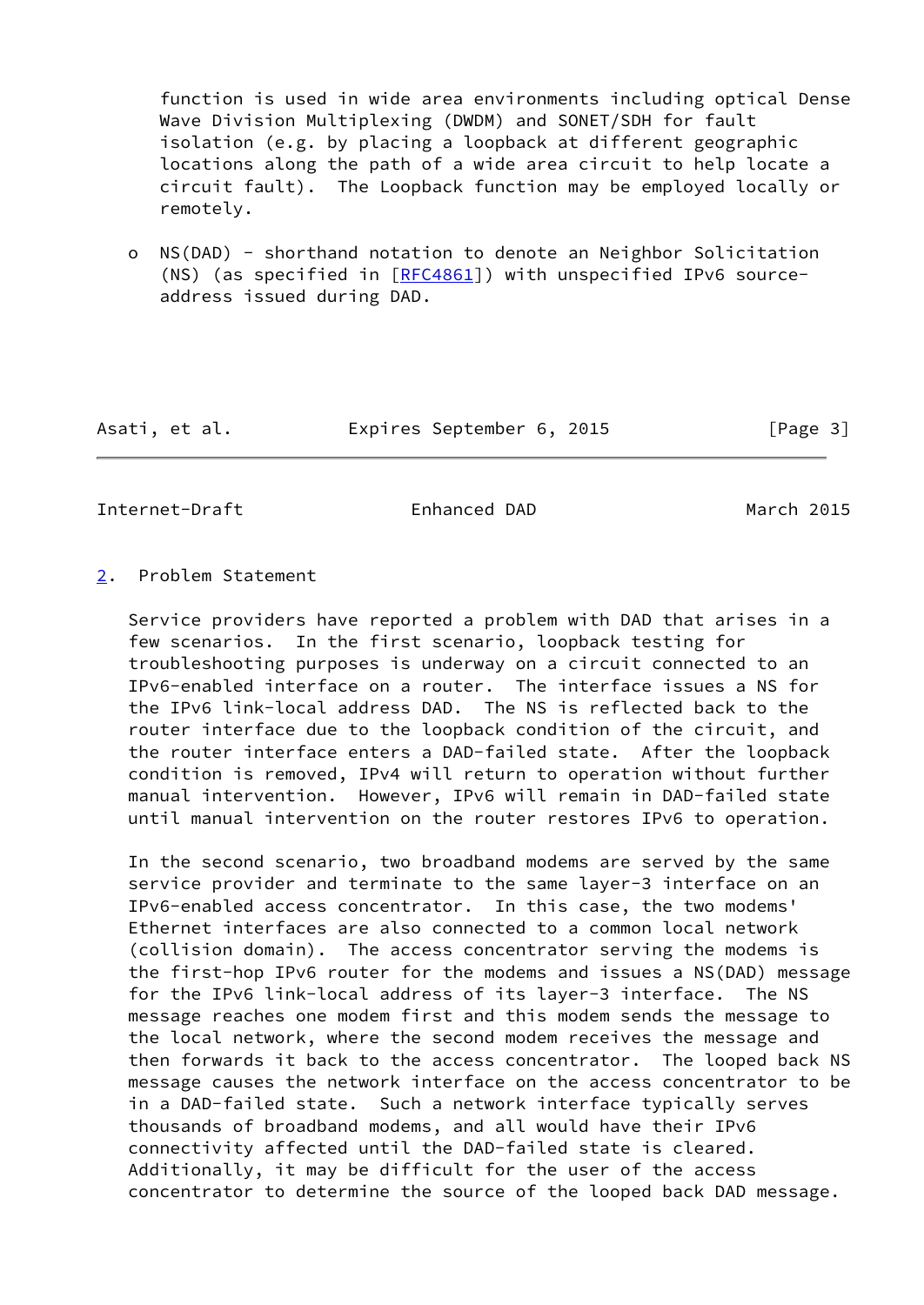Thus in order to avoid IPv6 outages that can potentially affect multiple users, there is a need for automated detection of looped back NS messages during DAD operations by a node.

 Note: In both examples above, the IPv6 link-local address DAD operation fails due to a looped back DAD probe. However, the problem of a looped back DAD probe exists for any IPv6 address type including global addresses.

<span id="page-4-0"></span>[3](#page-4-0). Operational Mitigation Options

 Two mitigation options are described below that do not require any change to existing implementations.

<span id="page-4-1"></span>[3.1](#page-4-1). Disable DAD on an Interface

 One can disable DAD on an interface so that there are no NS(DAD) messages issued. While this mitigation may be the simplest, the mitigation has three drawbacks: 1) care is needed when making such

| Asati, et al. |  | Expires September 6, 2015 |  | [Page 4] |
|---------------|--|---------------------------|--|----------|
|               |  |                           |  |          |

<span id="page-4-3"></span>Internet-Draft Enhanced DAD March 2015

 configuration changes on point-to-point interfaces, 2) this is a one time manual configuration on each interface, and 3) genuine duplicates on the link will not be detected.

 A Service Provider router, such as an access concentrator, or network core router, SHOULD support the DAD deactivation per interface.

<span id="page-4-2"></span>[3.2](#page-4-2). Dynamic Disable/Enable of DAD Using Layer-2 Protocol

 Some layer-2 protocols include provisions to detect the existence of a loopback on an interface circuit, usually by comparing protocol data sent and received. For example, the Point-to-Point Protocol (PPP) uses a magic number (section [6.4 of \[RFC1661\]\)](https://datatracker.ietf.org/doc/pdf/rfc1661#section-6.4) to detect a loopback on an interface.

When a layer-2 protocol detects that a loopback is present on an interface circuit, the device MUST temporarily disable DAD on the interface. When the protocol detects that a loopback is no longer present (or the interface state has changed), the device MUST (re-)enable DAD on that interface.

This mitigation has several benefits. It leverages the layer-2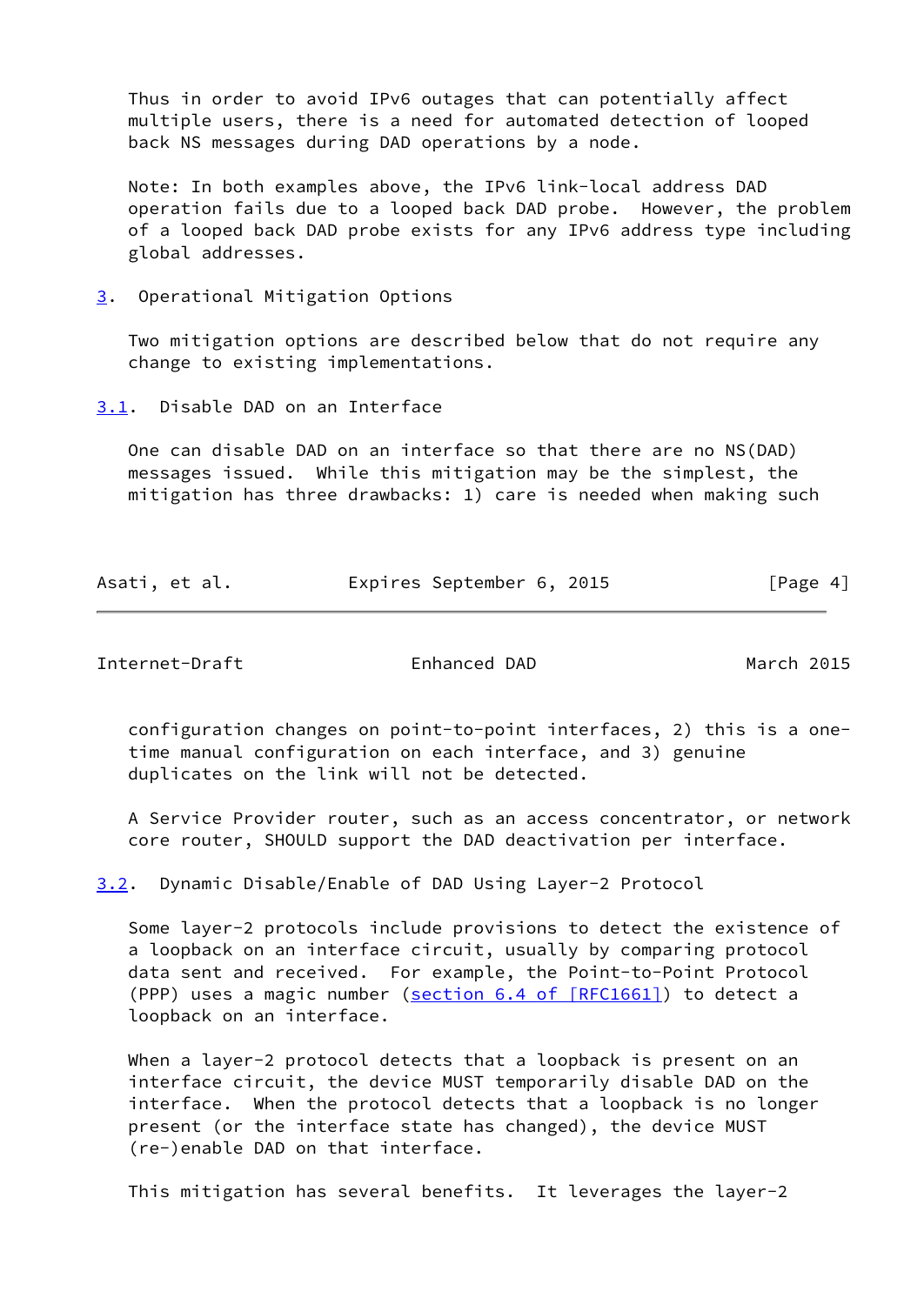protocol's built-in loopback detection capability, if available. It scales better since it relies on an event-driven model which requires no additional state or timer. This may be significant on devices with hundreds or thousands of interfaces that may be in loopback for long periods of time (e.g., awaiting turn-up).

 Detecting looped back DAD messages using a layer-2 protocol SHOULD be enabled by default, and MUST be a configurable option if the layer-2 technology provides means for detecting loopback messages on an interface circuit.

### <span id="page-5-0"></span>[3.3](#page-5-0). Operational Considerations

 The mitigation options discussed above do not require the devices on both ends of the circuit to support the mitigation functionality simultaneously, and do not propose any capability negotiation. They are effective for unidirectional circuit or interface loopback (i.e. the loopback is placed in one direction on the circuit, rendering the other direction non-operational), but they may not be effective for a bidirectional loopback (i.e. the loopback is placed in both directions of the circuit interface, so as to identify the faulty segment). This is because unless both ends followed a mitigation option specified in this document, the non-compliant device would follow current behavior and disable IPv6 on that interface due to DAD until manual intervention restores it.

| Asati, et al. |  | Expires September 6, 2015 |  | [Page 5] |  |
|---------------|--|---------------------------|--|----------|--|

<span id="page-5-2"></span>Internet-Draft Enhanced DAD March 2015

### <span id="page-5-1"></span>[4](#page-5-1). The Enhanced DAD Algorithm

 The Enhanced DAD algorithm covers detection of a looped back NS(DAD) message. The document proposes use of a random number in the Nonce Option specified in SEND [\[RFC3971](https://datatracker.ietf.org/doc/pdf/rfc3971)]. Note [[RFC3971](https://datatracker.ietf.org/doc/pdf/rfc3971)] does not provide a recommendation for pseudo-random functions. Pseudo-random functions are covered in [\[RFC4086](https://datatracker.ietf.org/doc/pdf/rfc4086)]. Since a nonce is used only once, the NS(DAD) for each IPv6 address of an interface uses a different nonce. Additional details of the algorithm are included in [section](#page-6-1) [4.2](#page-6-1).

 If there is a collision because two nodes used the same Target Address in their NS(DAD) and generated the same random nonce, then the algorithm will incorrectly detect a looped back NS(DAD) when a genuine address collision has occurred. Since each looped back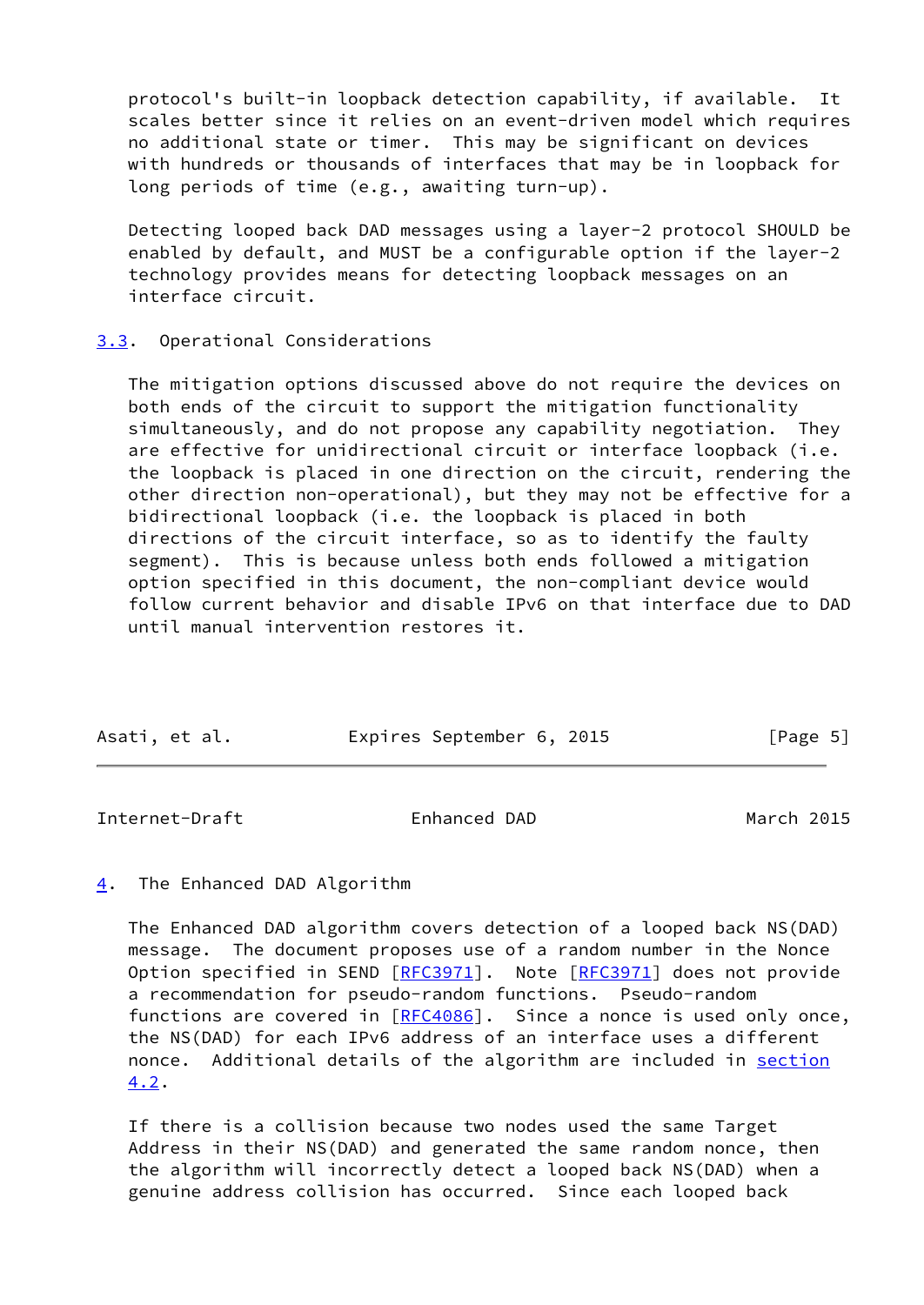NS(DAD) event is logged to system management, the administrator of the network will have access to the information necessary to intervene manually. Also, because the nodes will have detected what appear to be looped back NS(DAD) messages, they will continue to probe, and it is unlikely that they will choose the same nonce the second time (assuming quality random number generators).

 The algorithm is capable of detecting any ND solicitation (NS and Router Solicitation) or advertisement (NA and Router Advertisement) that is looped back. However, there may be increased implementation complexity and memory usage for the sender node to store a nonce and nonce related state for all ND messages. Therefore, this document does not recommend using the algorithm outside of the DAD operation by an interface on a node.

<span id="page-6-0"></span>[4.1](#page-6-0). Processing Rules for Senders

 If a node has been configured to use the Enhanced DAD algorithm, when sending an NS(DAD) for a tentative or optimistic interface address the sender MUST generate a random nonce associated with the interface address, MUST store the nonce internally, and MUST include the nonce in the Nonce Option included in the NS(DAD). If the interface does not receive any DAD failure indications within RetransTimer milliseconds (see [[RFC4861](https://datatracker.ietf.org/doc/pdf/rfc4861)]) after having sent DupAddrDetectTransmits Neighbor Solicitations, the interface moves the Target Address to the assigned state.

 If any probe is looped back within RetransTimer milliseconds after having sent DupAddrDetectTransmits NS(DAD) messages, the interface continues with another MAX\_MULTICAST\_SOLICIT number of NS(DAD) messages transmitted RetransTimer milliseconds apart. [Section](https://datatracker.ietf.org/doc/pdf/rfc3971#section-2) 2 of  [\[RFC3971\]](https://datatracker.ietf.org/doc/pdf/rfc3971#section-2) defines a single-use nonce, so each Enhanced DAD probe uses a different nonce. If no probe is looped back within RetransTimer

| Asati, et al. | Expires September 6, 2015 |  | [Page 6] |
|---------------|---------------------------|--|----------|
|---------------|---------------------------|--|----------|

<span id="page-6-2"></span>Internet-Draft Enhanced DAD March 2015

 milliseconds after MAX\_MULTICAST\_SOLICIT NS(DAD) messages are sent, the probing stops. The probing MAY be stopped via manual intervention. When probing is stopped, the interface moves the Target Address to the assigned state.

<span id="page-6-1"></span>[4.2](#page-6-1). Processing Rules for Receivers

If the node has been configured to use the Enhanced DAD algorithm and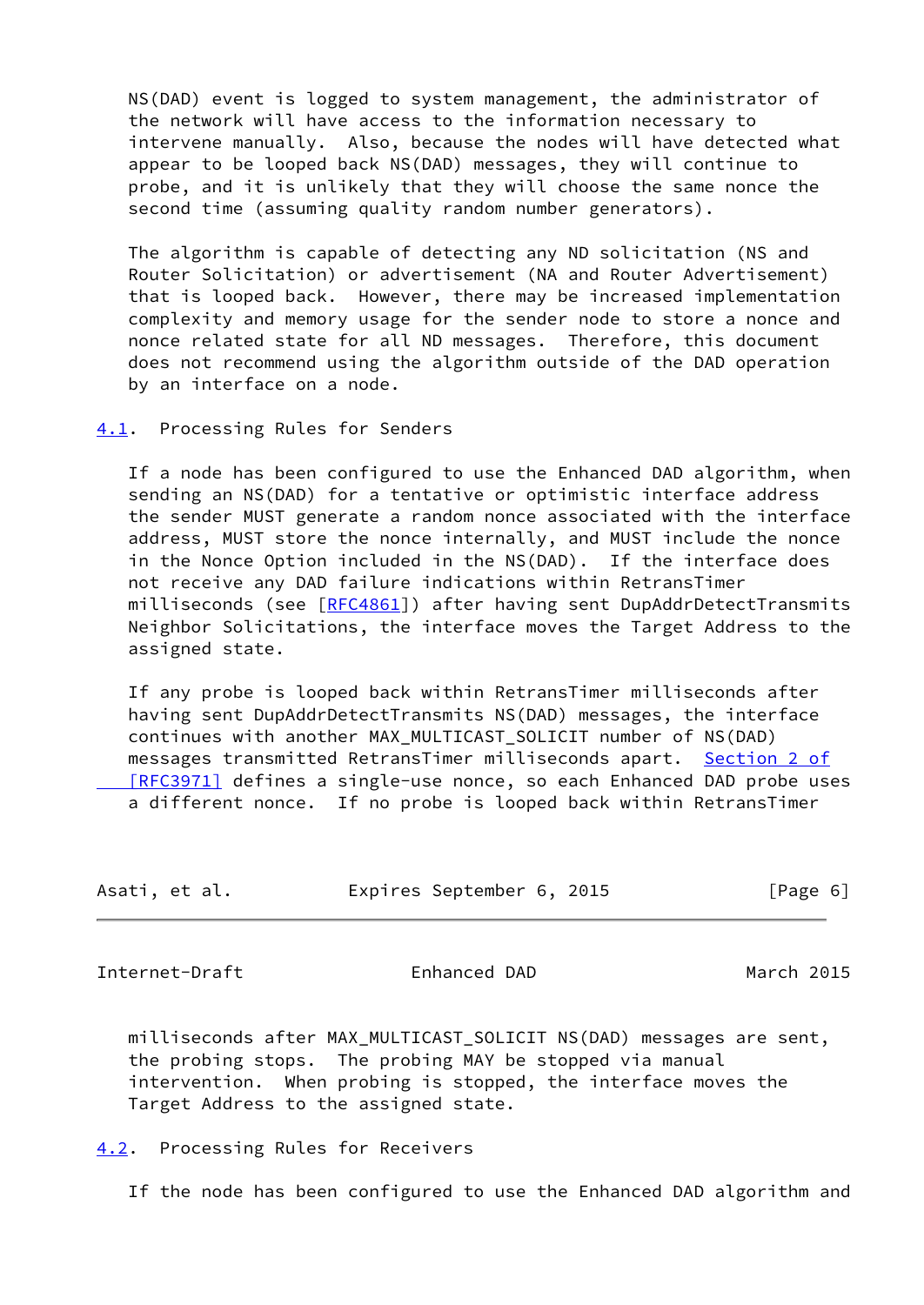an interface on the node receives any NS(DAD) message where the Target Address matches the interface address (in tentative or optimistic state), the receiver compares the nonce included in the message, with any stored nonce on the receiving interface. If a match is found, the node SHOULD log a system management message, SHOULD update any statistics counter, and MUST drop the received message. If the received NS(DAD) message includes a nonce and no match is found with any stored nonce, the node SHOULD log a system management message for a DAD-failed state, and SHOULD update any statistics counter.

<span id="page-7-0"></span>[4.3](#page-7-0). Changes to [RFC 4861](https://datatracker.ietf.org/doc/pdf/rfc4861)

 The following text is appended to the RetransTimer variable description in section [6.3.2 of \[RFC4861\]:](https://datatracker.ietf.org/doc/pdf/rfc4861#section-6.3.2)

 The RetransTimer MAY be overridden by a link-specific document if a node supports the Enhanced DAD algorithm.

 The following text is appended to the Source Address definition in section [4.3 of \[RFC4861\]](https://datatracker.ietf.org/doc/pdf/rfc4861#section-4.3):

 If a node has been configured to use the Enhanced DAD algorithm, an NS with an unspecified source address adds the Nonce option to the message and implements the state machine of the Enhanced DAD algorithm.

<span id="page-7-1"></span>[5](#page-7-1). Action to Perform on Detecting a Genuine Duplicate

 As described in the paragraphs above, the nonce can also serve to detect genuine duplicates even when the network has potential for looping back ND messages. When a genuine duplicate is detected, the node follows the manual intervention specified in section [5.4.5 of](https://datatracker.ietf.org/doc/pdf/rfc4862#section-5.4.5) [RFC4862]. However, in certain cases, if the genuine duplicate matches the tentative or optimistic IPv6 address of a network interface of the access concentrator, additional automated action is recommended.

 Some networks follow a trust model where a trusted router serves un trusted IPv6 host nodes. Operators of such networks have a desire to

| Asati, et al. | Expires September 6, 2015 |  | [Page 7] |
|---------------|---------------------------|--|----------|
|---------------|---------------------------|--|----------|

<span id="page-7-2"></span>Internet-Draft Enhanced DAD March 2015

take automated action if a network interface of the trusted router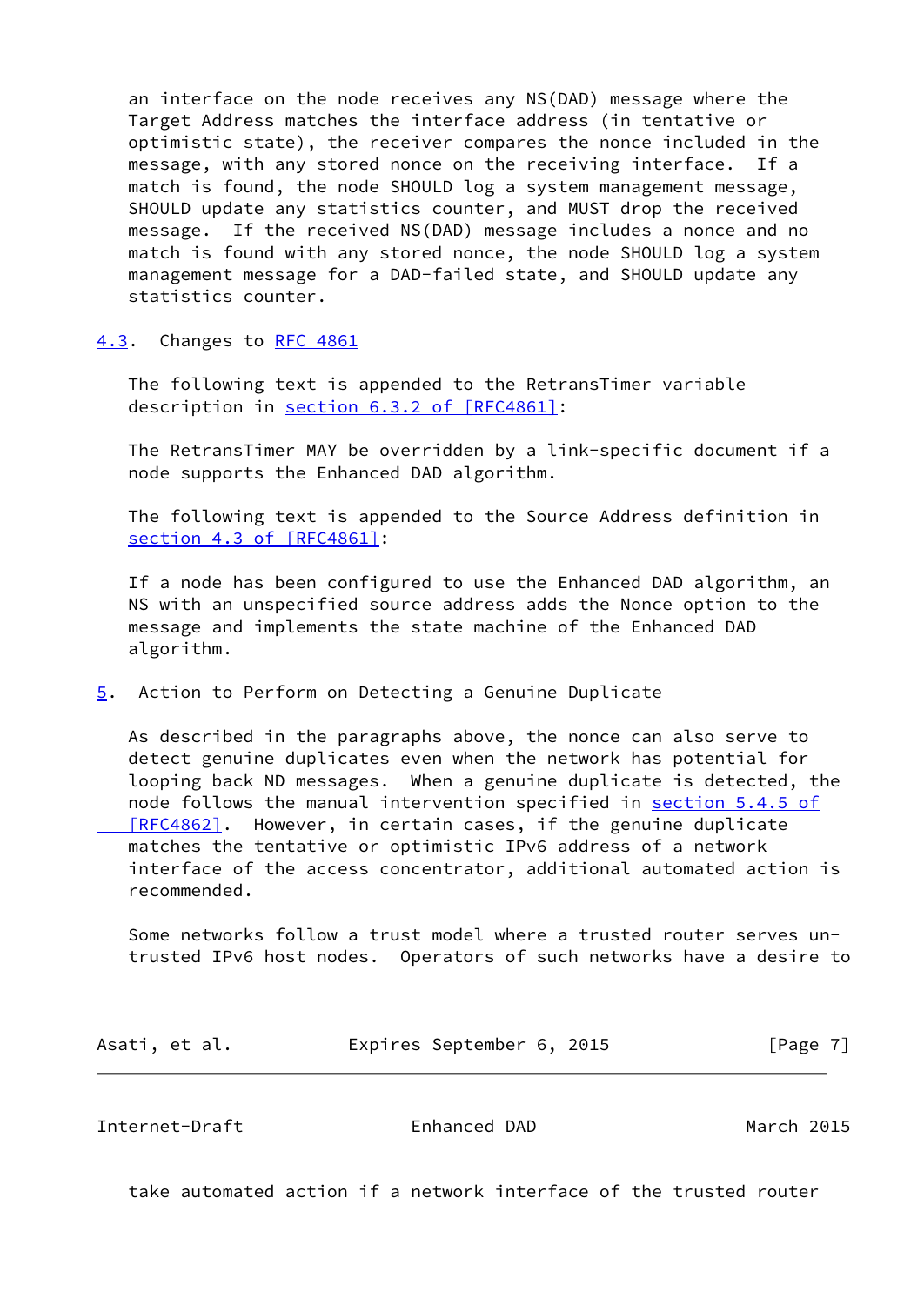has a tentative or optimistic address duplicated by a host. One example of a type of access network is cable broadband deployment where the access concentrator is the first-hop IPv6 router to multiple broadband modems and supports proxying of DAD messages. The network interface on the access concentrator initiates DAD for an IPv6 address and detects a genuine duplicate due to receiving an NS(DAD) or an NA message. On detecting such a duplicate, the access concentrator SHOULD log a system management message, drop the received ND message, and block the modem on whose layer-2 service identifier the duplicate NS(DAD) or NA message was received on. Any other network that follows the same trust model MAY use the automated action proposed in this section.

<span id="page-8-0"></span>[6](#page-8-0). Security Considerations

 This document does not improve nor reduce the security posture of [\[RFC4862](https://datatracker.ietf.org/doc/pdf/rfc4862)]. The nonce can be exploited by a rogue deliberately changing the nonce to fail the looped back detection specified by the Enhanced DAD algorithm. SEND is recommended to circumvent this exploit. Additionally, the nonce does not protect against the DoS caused by a rogue node replying by a fake NA to all DAD probes. SEND is recommended to circumvent this exploit also. Disabling DAD has an obvious security issue before a remote node on the link can issue reflected NS(DAD) messages. Again, SEND is recommended for this exploit. Source Address Validation Improvement (SAVI) [\[RFC6620](https://datatracker.ietf.org/doc/pdf/rfc6620)] also protects against various attacks by on-link rogues.

<span id="page-8-1"></span>[7](#page-8-1). IANA Considerations

None.

<span id="page-8-2"></span>[8](#page-8-2). Acknowledgements

 Thanks (in alphabetical order by first name) to Adrian Farrel, Benoit Claise, Bernie Volz, Brian Haberman, Dmitry Anipko, Eric Levy- Abegnoli, Eric Vyncke, Erik Nordmark, Fred Templin, Hilarie Orman, Jouni Korhonen, Michael Sinatra, Ole Troan, Pascal Thubert, Ray Hunter, Suresh Krishnan, Tassos Chatzithomaoglou, and Tim Chown for their guidance and review of the document. Thanks to Thomas Narten for encouraging this work. Thanks to Steinar Haug and Scott Beuker for describing some of the use cases.

<span id="page-8-3"></span>[9](#page-8-3). Normative References

 [RFC1661] Simpson, W., "The Point-to-Point Protocol (PPP)", STD 51, [RFC 1661,](https://datatracker.ietf.org/doc/pdf/rfc1661) July 1994.

Asati, et al. Expires September 6, 2015 [Page 8]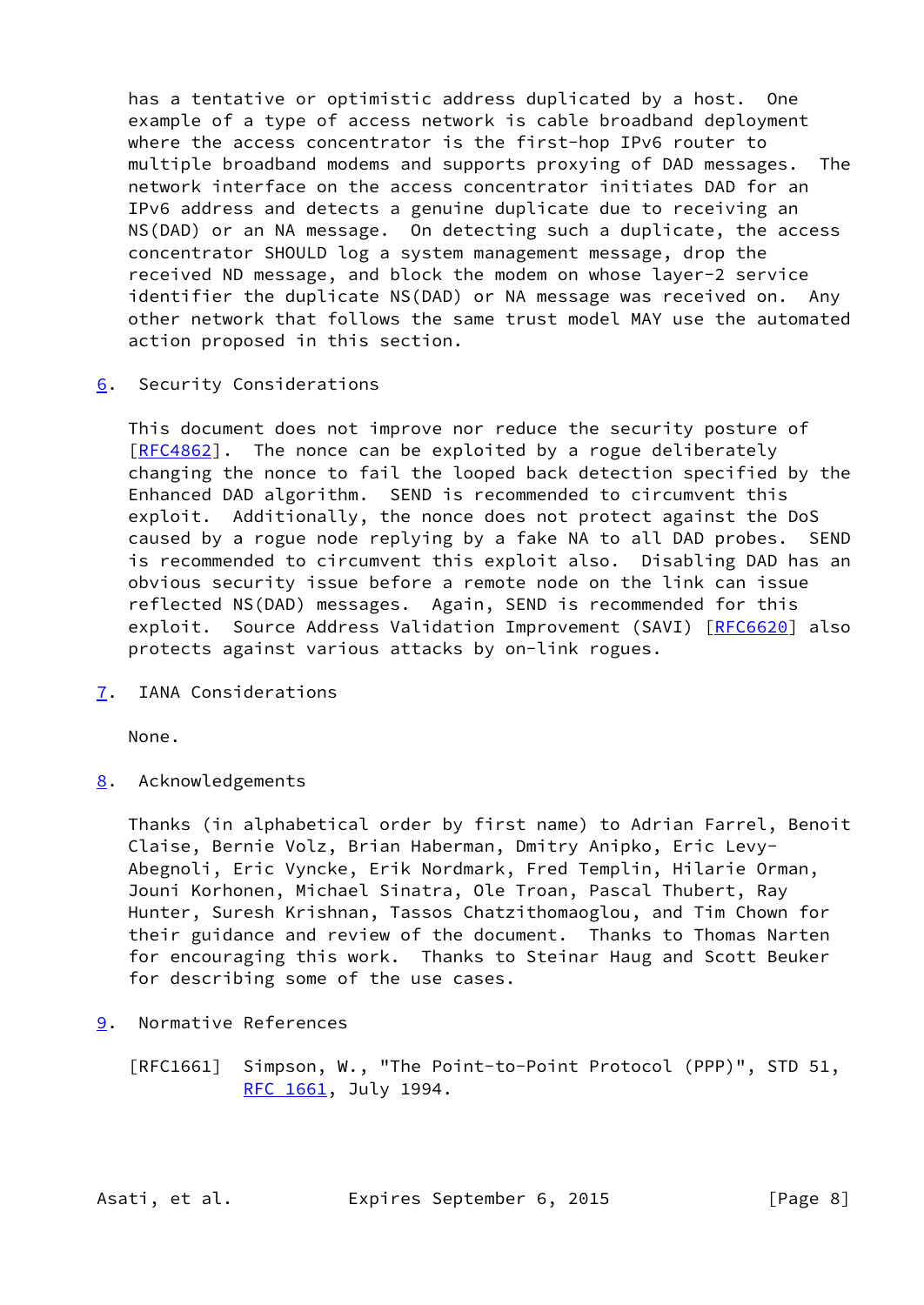<span id="page-9-0"></span>Internet-Draft Enhanced DAD March 2015

- [RFC2119] Bradner, S., "Key words for use in RFCs to Indicate Requirement Levels", [BCP 14](https://datatracker.ietf.org/doc/pdf/bcp14), [RFC 2119](https://datatracker.ietf.org/doc/pdf/rfc2119), March 1997.
- [RFC2328] Moy, J., "OSPF Version 2", STD 54, [RFC 2328](https://datatracker.ietf.org/doc/pdf/rfc2328), April 1998.
- [RFC3971] Arkko, J., Kempf, J., Zill, B., and P. Nikander, "SEcure Neighbor Discovery (SEND)", [RFC 3971,](https://datatracker.ietf.org/doc/pdf/rfc3971) March 2005.
- [RFC4086] Eastlake, D., Schiller, J., and S. Crocker, "Randomness Requirements for Security", [BCP 106](https://datatracker.ietf.org/doc/pdf/bcp106), [RFC 4086](https://datatracker.ietf.org/doc/pdf/rfc4086), June 2005.
- [RFC4429] Moore, N., "Optimistic Duplicate Address Detection (DAD) for IPv6", [RFC 4429](https://datatracker.ietf.org/doc/pdf/rfc4429), April 2006.
- [RFC4861] Narten, T., Nordmark, E., Simpson, W., and H. Soliman, "Neighbor Discovery for IP version 6 (IPv6)", [RFC 4861](https://datatracker.ietf.org/doc/pdf/rfc4861), September 2007.
- [RFC4862] Thomson, S., Narten, T., and T. Jinmei, "IPv6 Stateless Address Autoconfiguration", [RFC 4862,](https://datatracker.ietf.org/doc/pdf/rfc4862) September 2007.
- [RFC6620] Nordmark, E., Bagnulo, M., and E. Levy-Abegnoli, "FCFS SAVI: First-Come, First-Served Source Address Validation Improvement for Locally Assigned IPv6 Addresses", [RFC](https://datatracker.ietf.org/doc/pdf/rfc6620) [6620,](https://datatracker.ietf.org/doc/pdf/rfc6620) May 2012.

Authors' Addresses

 Rajiv Asati Cisco Systems, Inc. 7025 Kit Creek road Research Triangle Park, NC 27709-4987 USA

 Email: rajiva@cisco.com URI: <http://www.cisco.com/>

 Hemant Singh Cisco Systems, Inc. 1414 Massachusetts Ave. Boxborough, MA 01719 USA

 Phone: +1 978 936 1622 Email: shemant@cisco.com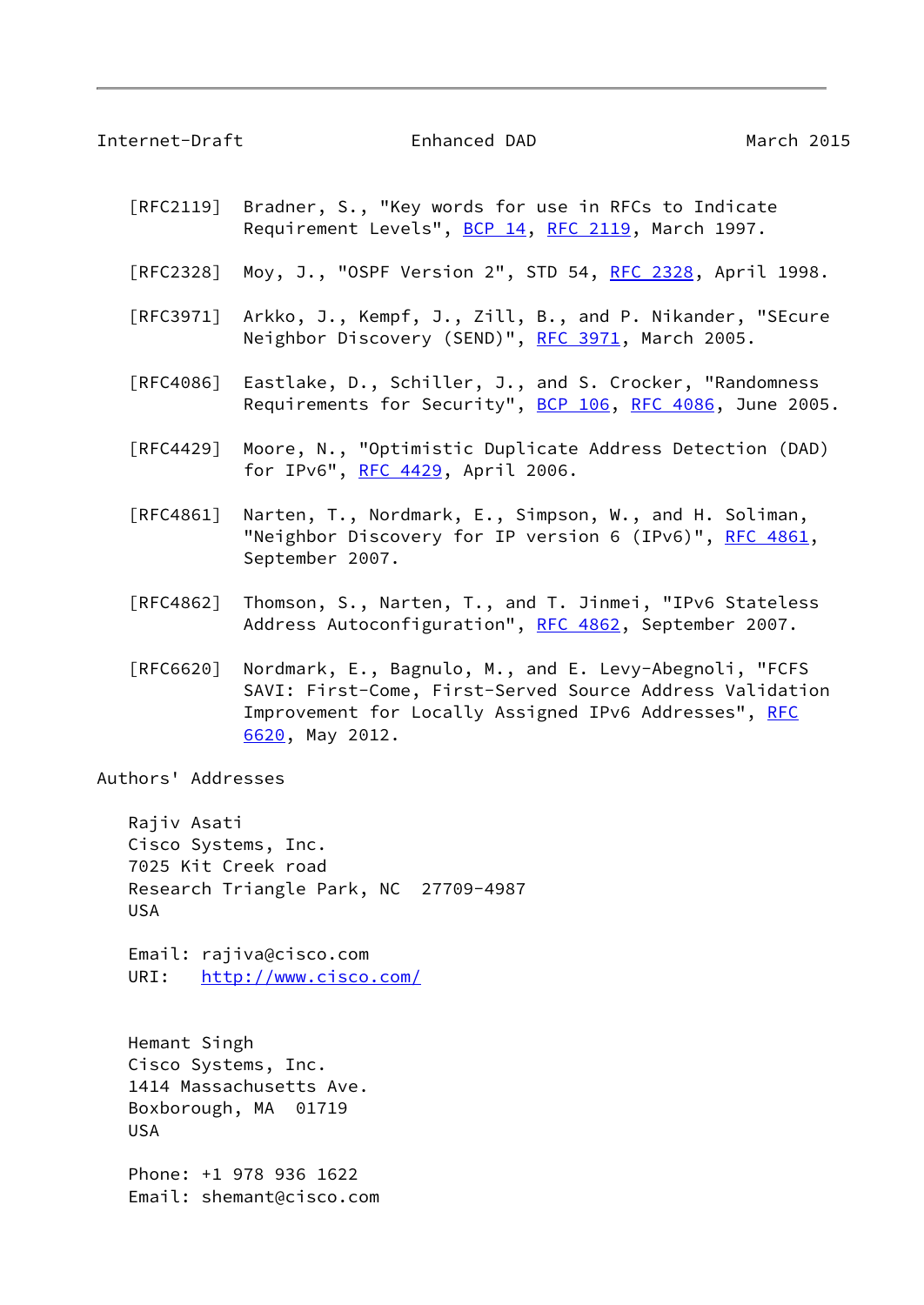Internet-Draft Enhanced DAD March 2015

 Wes Beebee Cisco Systems, Inc. 1414 Massachusetts Ave. Boxborough, MA 01719 USA

 Phone: +1 978 936 2030 Email: wbeebee@cisco.com URI: <http://www.cisco.com/>

 Carlos Pignataro Cisco Systems, Inc. 7200-12 Kit Creek Road Research Triangle Park, NC 27709 USA

 Email: cpignata@cisco.com URI: <http://www.cisco.com/>

 Eli Dart Lawrence Berkeley National Laboratory 1 Cyclotron Road, Berkeley, CA 94720 USA

 Email: dart@es.net URI: <http://www.es.net/>

 Wesley George Time Warner Cable 13820 Sunrise Valley Drive Herndon, VA 20171 USA

Email: wesley.george@twcable.com